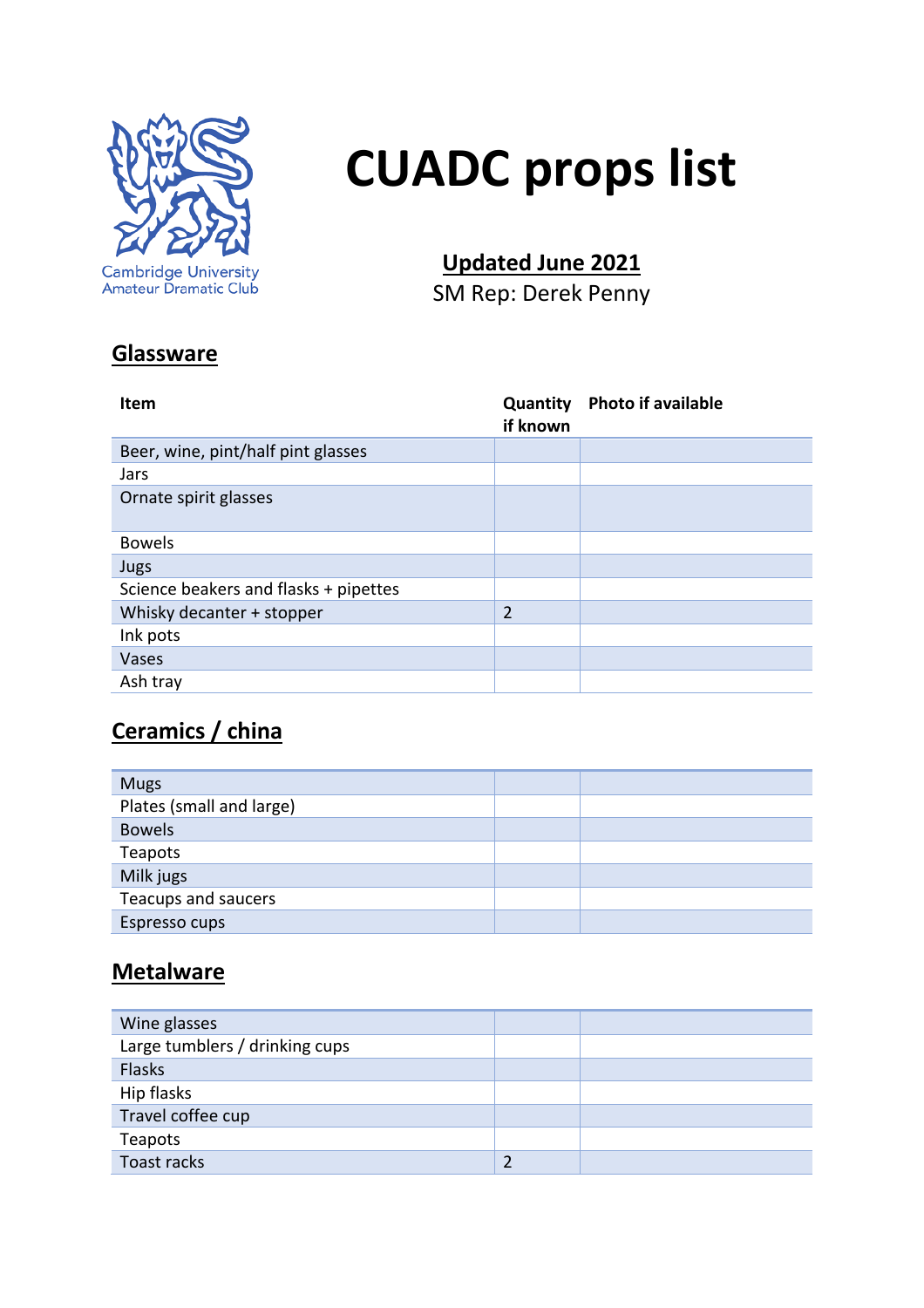| Pocket watch |  |
|--------------|--|
| Jugs         |  |
| Shot glasses |  |

## **Plasticware**

| Tumblers / cups |  |
|-----------------|--|
| Wine glasses    |  |
| Shot glasses    |  |

## **Kitchen Utensils**

| Cutlery                |  |
|------------------------|--|
| Bottle openers         |  |
| Cork screws            |  |
| <b>Scissors</b>        |  |
| Other kitchen utensils |  |

## **Alcohol bottles**

| Vodka bottles          |  |
|------------------------|--|
| Wine bottles           |  |
| <b>Whiskey bottles</b> |  |
| Gin bottle             |  |

## **Large household / kitchen items**

| Chopping board               | 1              |  |
|------------------------------|----------------|--|
| Flip-top bin                 | 1              |  |
| Iron (vintage)               | 1              |  |
| Kettles (vintage and modern) |                |  |
| Frying pan                   | 1              |  |
| Wok                          | 1              |  |
| Large hot drinks flask       |                |  |
| Cafetières                   | $\overline{2}$ |  |
| Rolling pin                  | 1              |  |
| Metal teapot                 |                |  |
| Silver trays                 | $\overline{4}$ |  |
| Plastic trays                |                |  |
| Jars and containers          |                |  |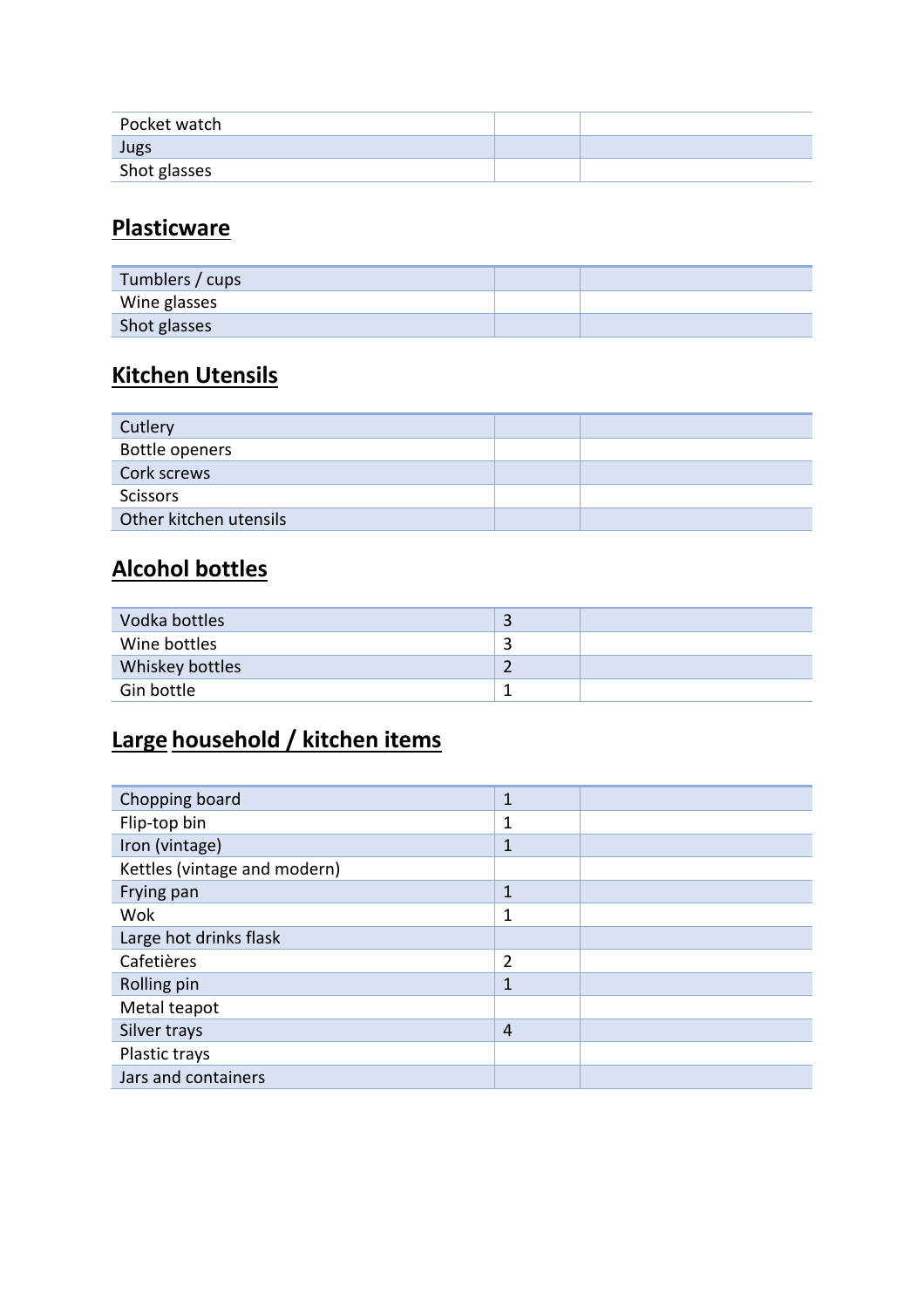## **Household set dressing / decorative**

| Clipboards                                       | 5                 |  |
|--------------------------------------------------|-------------------|--|
| <b>Notebooks</b>                                 | 4                 |  |
| <b>Writing slates</b>                            | 5                 |  |
| Newspapers                                       |                   |  |
| Ring binder                                      | $\mathbf{1}$      |  |
| Large hanging picture frame                      | 1                 |  |
| Wall hanging mirrors                             | 3                 |  |
| Small handheld mirrors                           |                   |  |
| Various paintings/pictures                       |                   |  |
| <b>Bathroom scales</b>                           | $\mathbf 1$       |  |
| Books - selection of vintage hardbacks and       |                   |  |
| paperbacks. Inc. Bibles, photo album             |                   |  |
| Modern paperbacks                                |                   |  |
| Roll-up parchment scroll with the lyrics to All  |                   |  |
| Star written on (don't ask me why idk)           |                   |  |
| Large floor-standing candle holders              | $\overline{2}$    |  |
| Clocks - wall mounted, freestanding and alarm    |                   |  |
| clocks                                           |                   |  |
| Binoculars - vintage + case and modern           | 3                 |  |
| Small keys (kept in class box on the shelves)    |                   |  |
| Large keys (hanging on nail on the wall)         |                   |  |
| Fake money                                       |                   |  |
| Leather purse + wallet                           | 2                 |  |
| Bike pump                                        | 1                 |  |
| Candle sticks - wood, metal and silver           |                   |  |
| Drinking horn                                    | $\mathbf{1}$      |  |
| Large Crucifix                                   | 1                 |  |
| <b>Ornamental Buddha</b>                         | $\mathbf{1}$      |  |
| Tabletop chalkboard                              | 1                 |  |
| Fake food - 2 roasted chickens, eggs, apple and  |                   |  |
| orange                                           |                   |  |
| Teddy bears + dolls                              |                   |  |
| Petrol ./ oil cans                               | $\overline{2}$    |  |
| Wall hooks                                       |                   |  |
|                                                  | 2x strips<br>of 4 |  |
| <b>Feather dusters</b>                           | $\overline{2}$    |  |
|                                                  |                   |  |
| Ornate tea set                                   | 1                 |  |
| Lanterns                                         |                   |  |
| Suitcases, brief cases and leather bags/holdalls |                   |  |
| Singer sewing machines (vintage)                 | 3                 |  |
| Wooden crates                                    | $\overline{2}$    |  |
| Fire bell                                        | $\mathbf{1}$      |  |
| <b>Skulls</b>                                    | $\overline{2}$    |  |
| Umbrellas + parasols                             |                   |  |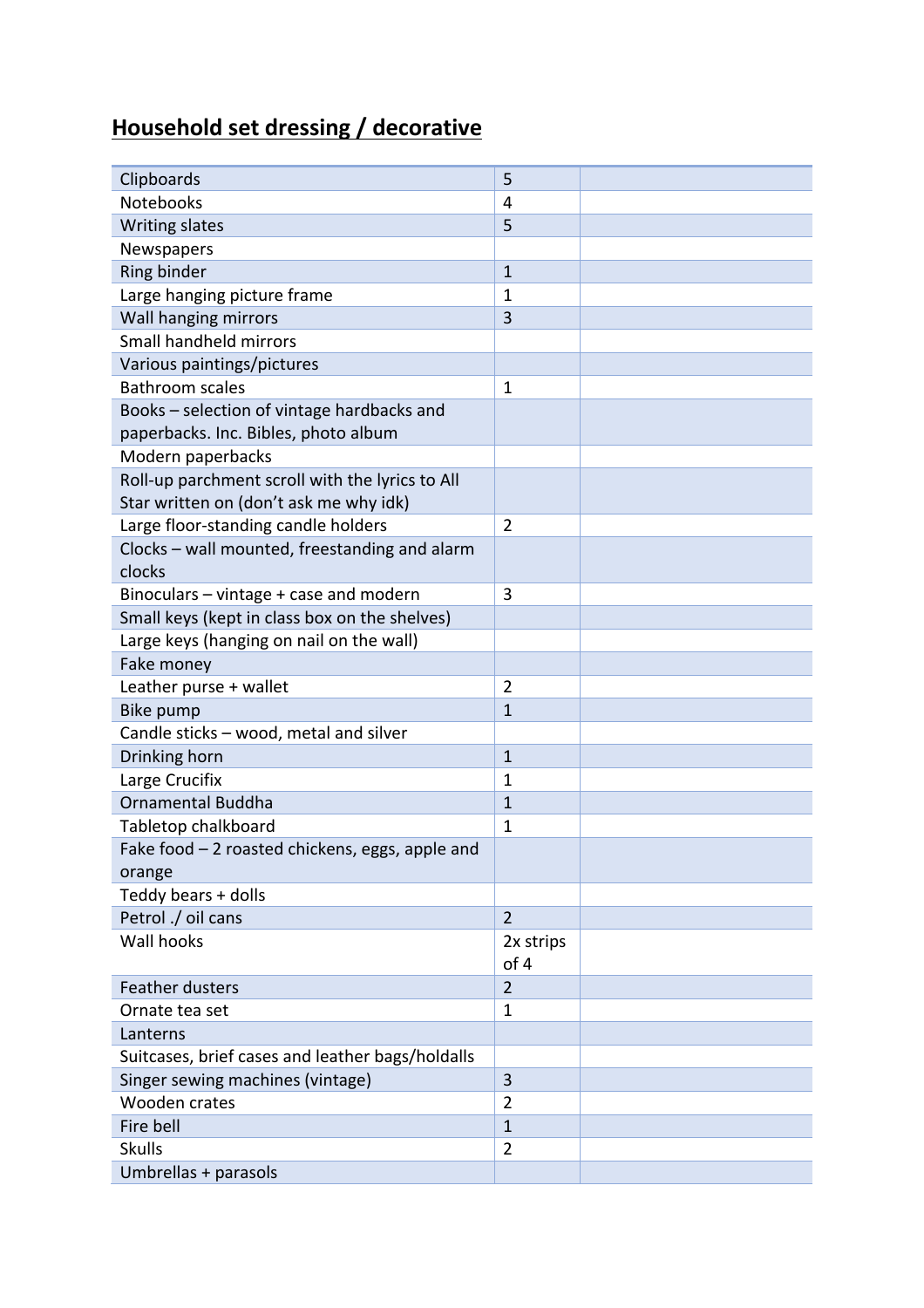| Canes (inc. for the visually impaired) |                                  |  |
|----------------------------------------|----------------------------------|--|
| Crutches                               |                                  |  |
| Flags (large)                          | 2 Union<br>Jack, 1<br><b>USA</b> |  |
| <b>Fake flowers</b>                    |                                  |  |
| Children's dolls                       |                                  |  |
|                                        |                                  |  |
| <b>Valuables</b>                       |                                  |  |
| Jewellery box                          |                                  |  |
| Glass perfume bottles                  |                                  |  |
| Gems + diamonds + jewels               |                                  |  |
| Crystal ball                           |                                  |  |

## **Electronics**

| iPhones                                 | $\overline{2}$ |  |
|-----------------------------------------|----------------|--|
| iPod touch                              | 1              |  |
| Dial-up telephones (late 1800s - 1980s) | 4              |  |
| Office / landline phones                | 3              |  |
| Various remotes                         |                |  |
| Vintage + modern cameras + Rent camera  |                |  |
| Desktop keyboard                        | $\mathbf{1}$   |  |
| Card payment machines                   | $\overline{2}$ |  |
| Calculator                              | $\overline{1}$ |  |
| Laser pointer                           | 1              |  |
| Box TV from 90s                         | $\mathbf{1}$   |  |
| Modern record player                    | 1              |  |
| Vintage gramophone                      | $\mathbf{1}$   |  |
| TV film cameras                         | $\overline{2}$ |  |
| Vintage projector                       | 1              |  |
| Assorted records                        |                |  |
| Various typewriters                     |                |  |
| Tape recorders                          |                |  |
| Cassette player                         |                |  |
| Cassettes                               |                |  |
| Radios - vintage + modern               |                |  |
| Megaphone                               | 1              |  |

## **Lighting**

| Desk lights                  |   |  |
|------------------------------|---|--|
| Tabletop lamp                |   |  |
| Electric candles + tealights |   |  |
| Large torches                |   |  |
| D batteries for torches      | b |  |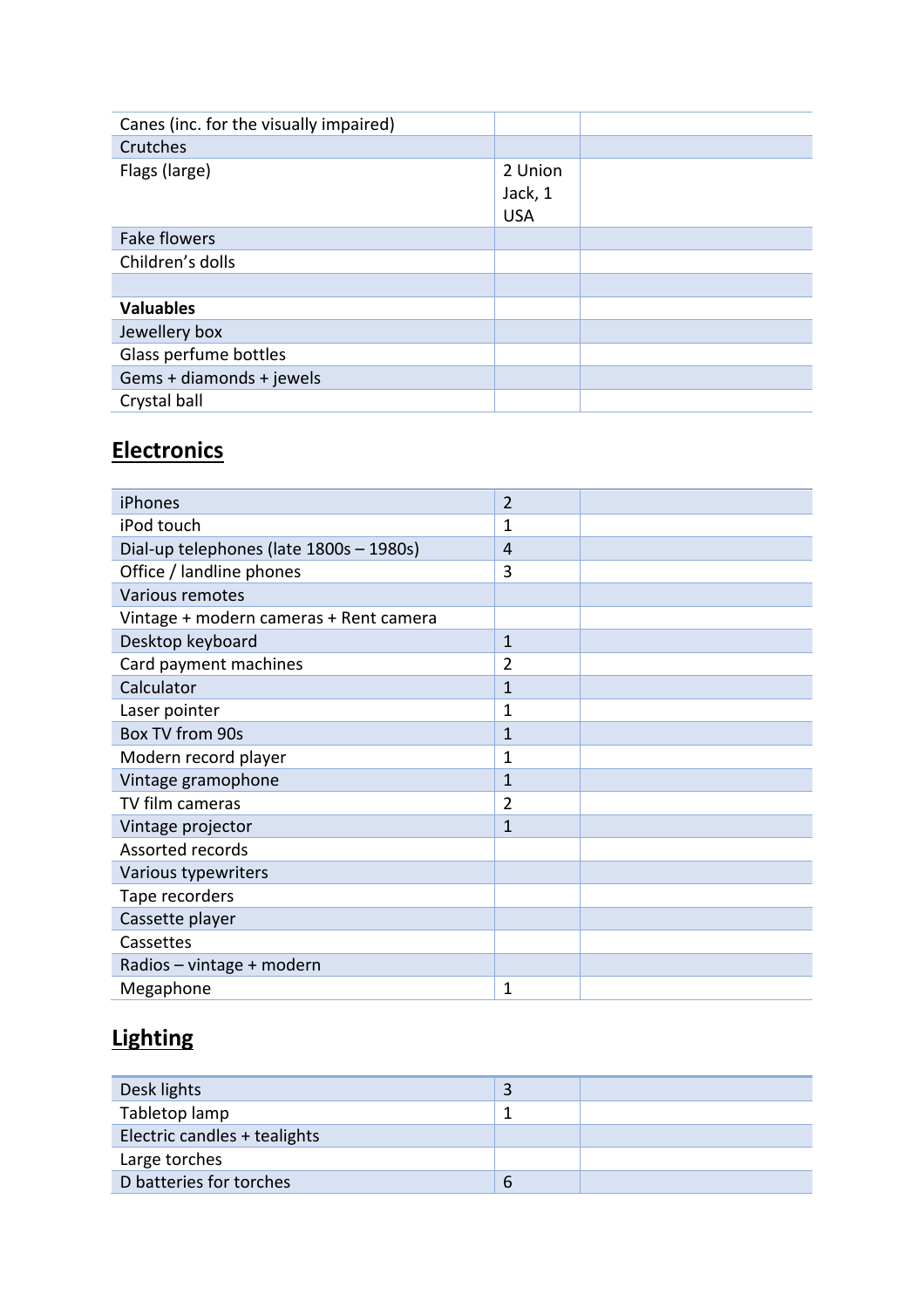#### **Games**

| Darts board                  |  |
|------------------------------|--|
| Board games                  |  |
| Plastic chess board + pieces |  |
| Glass chessboard             |  |
| Pack of cards                |  |

## **Sports equipment**

| Tennis rackets, vintage to modern |   |  |
|-----------------------------------|---|--|
| Cricket bats                      | 4 |  |
| Golf clubs $+$ bag                |   |  |
| Snooker cues                      | 3 |  |
| Rounders bats                     | 2 |  |
| Child's fishing net               | 1 |  |
| Wooden fishing rod                |   |  |
| Baseball + glove                  | 1 |  |
| <b>Boomerang</b>                  |   |  |
| American football                 | 1 |  |
| Tennis ball                       | 4 |  |
| Medal on ribbon                   |   |  |

## **Tools**

| <b>Tool box</b>                    | 1 |  |
|------------------------------------|---|--|
| Paint brushes                      |   |  |
| Drill bits                         |   |  |
| Screwdrivers                       |   |  |
| <b>Tongs</b>                       |   |  |
| Gardening tools                    |   |  |
| Bike pump                          |   |  |
| Watering cans (1 metal, 1 plastic) | 2 |  |
|                                    |   |  |
|                                    |   |  |

## **Weapons / military**

| Army water holders |  |
|--------------------|--|
| Swords / sabres    |  |
| Spears             |  |
| Batons / clubs     |  |
| Police badge       |  |